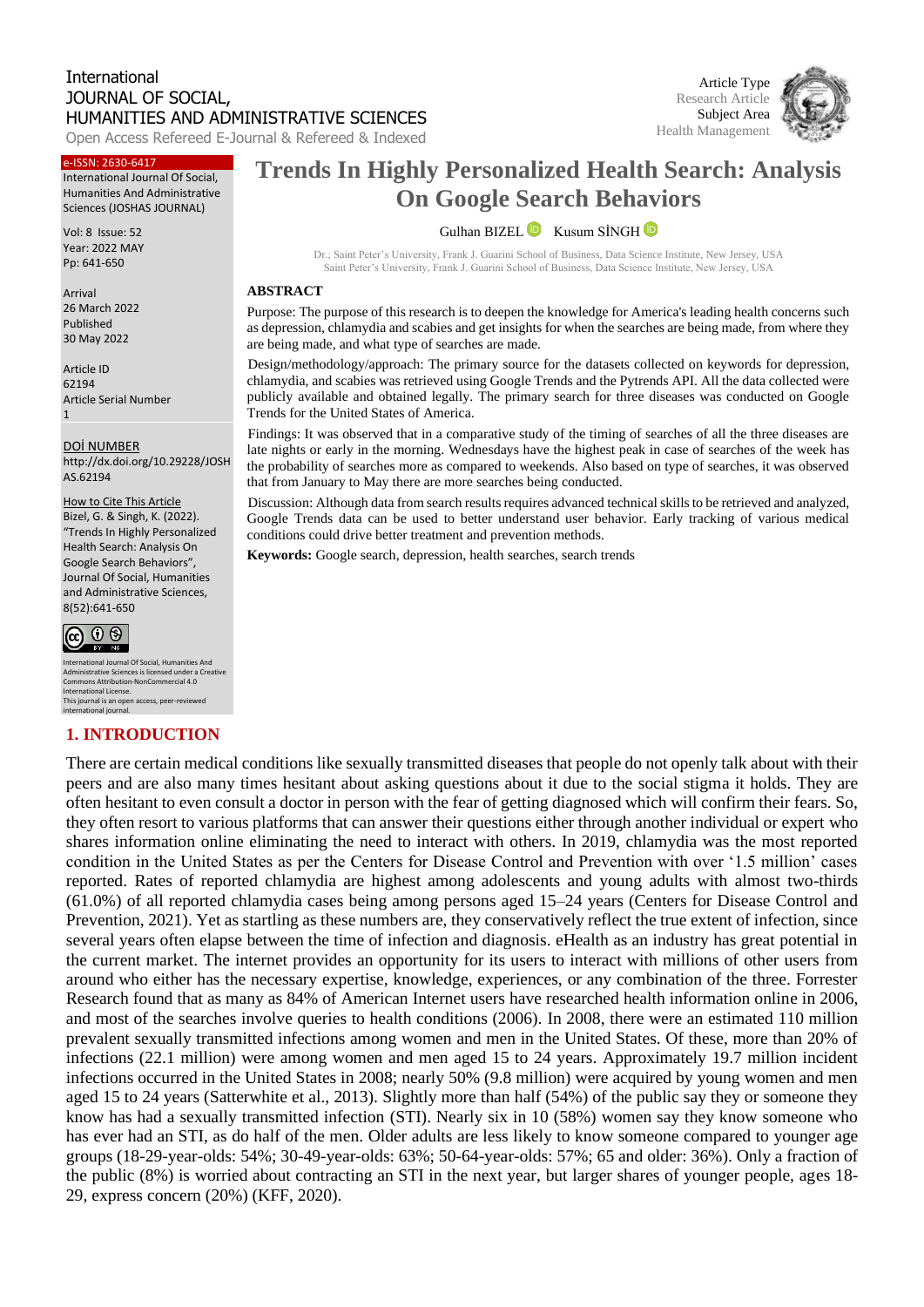| ெ<br>(060)<br>$\sim$ $\sim$ $\sim$ $\sim$ $\sim$ $\sim$ | Dafaraad &<br>Access<br>Index<br>Journal<br>Oper<br>$\alpha$<br>. ושת<br>ICCU 03 | iournalofsocial.com | 2022 |
|---------------------------------------------------------|----------------------------------------------------------------------------------|---------------------|------|

This research will lighten up the information regarding searches made on search engines like Google and help us understand what necessary information the users look for and how they get their health concerns answered. According to Penn Medicine, after analyzing Google searches of selected patients, it was found that health-related searches doubled in the week before patients visited the emergency department (ED) (Asch et al., n.d.). Such research work could help find associations between search histories and clinical conditions to ensure patients receive their treatment at the right time.

The searches vary as per the platforms that individuals use also vary as per the time of the day and the device that is being used for searching. With the vast amount of health-related information available for consumers, there seems to be no clear understanding of these personalized health searches. There is little to no information available on personalized health searches for companies to better target their potential customers with necessary services. Health and wealth are domains where digital users have a heightened expectation of privacy. By understanding patterns in a highly personalized health search, one can gain insights into potential interaction points. Search in specific disease states (ex. HIV, STI, etc.) is highly personal and often conducted via mobile device or desktop. Infected people search at different times or days. The goal of this research is to develop a better understanding of these online searches through trend analysis and post-analysis using various tools and draw necessary conclusions for three selected diseases which are depression, chlamydia, and scabies.

# **1.1. Depression Disease**

Depression is personnel feeling related to sadness, lack of focus and interest for a persistent period of time. It is a mood disorder, and it may affect a person in terms of how they feel, think, and behave.

Depression cannot be perceived as the usual daily emotional up and down changes or short-lived emotional responses to challenges in everyday life. Depression may become serious especially when it starts to be long-lasting or reoccurring very often by increasing the intensity. Depression is a common illness worldwide, with an estimated 3.8% of the population affected, including 5.0% among adults and 5.7% among adults older than 60 years. It can cause the affected person to suffer greatly and function poorly at work, at school and in the family (World Health Organization, 2021).

Although there are known, effective treatments for mental illnesses like depression, there are barriers for missing treatments such as lack of resources, lack of trained healthcare providers and so on. In countries of all income levels, there might people still a big portion of patients who experience depression but may not be properly diagnosed. Maybe another important portion with the disorder has been diagnosed not properly and just prescribed with generic antidepressant drugs.

# **1.2. Chlamydia Disease**

Chlamydia trachomatis or commonly known as chlamydia is one of the most prevalent sexually transmitted infections (STI) with more than 90 million cases occurring worldwide (Cirruzzo, 2021). Also referred to as a 'silent' infection, chlamydia can be asymptomatic by its nature and the initial damage caused by it often goes unnoticed. In women, the bacteria initially infect the cervix and in men symptoms typically have urethritis, with a mucoid or watery urethral discharge (Centers for Disease Control and Prevention, 2021). These infections are primarily a woman's health care issue and can have major effects on reproduction due to scarring of fallopian tubes which could lead to infertility and can also cause pelvic inflammatory disease (PID) (Steiner et al., 2015).

Chlamydia is often the most reported sexually transmitted infection in the United States. It is suggested that sexually active individuals should get tested for chlamydia regularly. Especially for men with male partners yet many do not get tested often due to a lack of understanding of the severity and the effects of the infection (Paavonen, 1999b). With two-thirds of infections occurring among the 15-24 years of age, one can assume that awareness relating to such a contagious virus could be low (Centers for Disease Control and Prevention, 2021). Preliminary research in trying to comprehend the digital epidemiology behavior of American users can help improve targeting measures that can assist public and private institutions to curb the spread of such an infection in a targeted population or a region.

# **1.3. Scabies Disease**

Scabies can be considered as one of the common dermatological conditions, accounting for an important portion of skin diseases. Globally, it is estimated to affect more than 200 million people at any time, although further efforts are needed to assess this burden. Prevalence estimates in the recent scabies-related literature range from 0.2% to 71% (World Health Organization, 2021).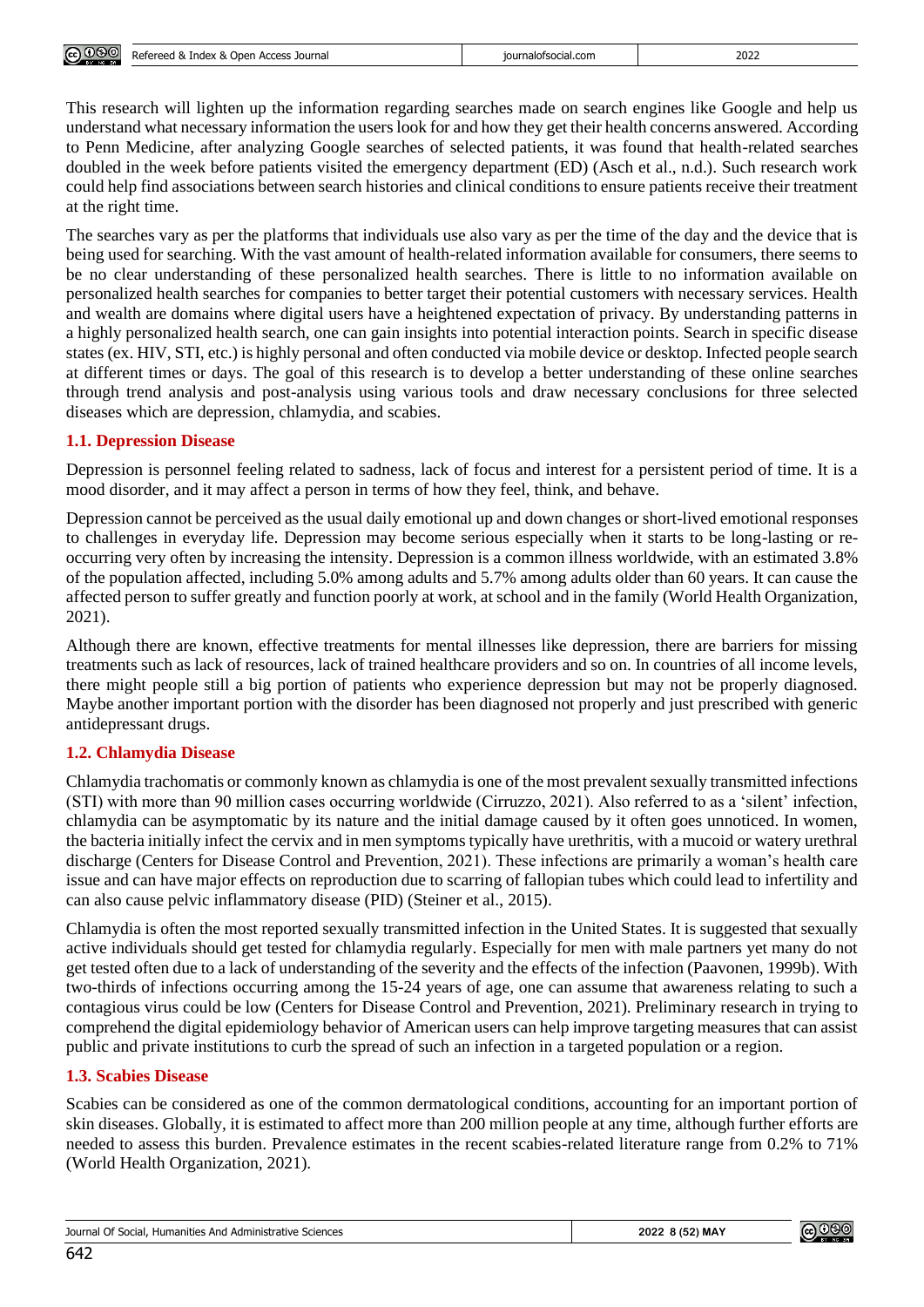

All these three diseases will be analyzed under the light of digital search tools. Google is one of the most used search engines for getting various queries answered. Google processes over 8.5 billion searches per day (Internet Live Stats, 2022) which amounts to a vast amount of data that can be used to analyze public search behavior over the internet. Recently health-related queries are constantly among the top in the list of topics searched on Google. The potential application of this study can help monitor various medical conditions.

Health-related searches are often isolated and insight into these searches can expand understanding and help come up with new intersections points to improve public health.

The major benefit of using data from Google Search is the public access it provides through its platform of Google Trends. Google Trends (Google Inc) is a freely available, online tracking system. In more detail, for each keyword or string of keywords, searches can be performed using search terms or search topic strategies (Adawi et al., 2017a). It provides various filters to extract data based on various single search terms or combinations of them. One can filter their data based on geographic location and based on different states of the United States. There is also an option to set the time frame in terms of hours, days, months, or years for a sample data of relative search volume. Google also stores and presents data for each type of search made namely, Web, Image, YouTube, News and Shopping. Even though the purpose of hourly data for a time frame of more than seven days is not possible through Google Trends, with the help of an unofficial Python-based Application Programming Interface, a set of sample hourly data could be extracted for better analysis of search behavior. Analysis of hourly data filtered based on regions helps provide insight to health searches which are highly personalized and could give access to new avenues for better targeting practices for various organizations that provide health-based services.

Specifically concerning Google Trends, the validity of the data it provides for the purpose of epidemiology has been questioned by many scholars due to the relative search volume data it provides and the methods and the sample it uses to calculate the search volume is unknown. The inaccuracy could be found in the past papers which carried out influenza surveillance (Cook, 2011) which was publically withdrawn but there also have another set of data for both West Nile virus (Watad, 2019) and pertussis (Gianfredi, 2018) outbreak which were well correlated with the number provided by Google Trends. Hence it can be useful provided certain analytical and statistical techniques are utilized to improve the reliability of Google Search data and Google Trends.

#### **2. METHOD**

# **2.1. Research Model**

The methodology design of this research has started by looking at the insight on the topics and eventually twenty topmost searched diseases were taken into consideration. Out of twenty, three diseases were included for further detailed analysis. Data is mainly collected from Google Trends. The data available on Google Trends is presented to the public in a relative search volume format and it does not provide an exact number on the total searches. Through Google Trends one can get an unbiased sample of Google search data which is in real-time which can help understand the global reaction to major events and topics. Normalization of data into relative value helps us to find parity between different years which can help gain deeper insights into changes (Rogers, 2016). The results are scaled on a range of '1-100' based on the topic's proportion to all searches of the topic. The period with the highest proportion of searches related to a particular search term which can either be a single keyword or a combination of keywords receives a value of 100 and all other related searches receive a proportionate value.

The data available on Google Trends is available to download by the public directly through their portal or it can also be extracted using Application Programming Interface (API) which is designed for data extraction from Google Trends.

The search terms that are used: 'Depression', 'Chlamydia' and 'Scabies' to find the hourly and monthly sample data for the United States regions for 2020 and 2021. For the purpose of hourly data, the starting date was set on January 1st, 2020 with the time set at '00:00:00' (12.00 midnight) Eastern Standard Time (EST) and the ending date was set on December 31st, 2020 with the time set at '23:00:00' Eastern Standard Time (EST) and the geography location was set to the United States of America for the initial extraction of each keyword with the type set to 'Web Search' by default.

The data processing was built Python software program, which includes the Pytrends open-source library that provides access to Google Trends (Cherry et al., 2020). Since Google trends only give hourly data for up to 7 days prior, an unofficial Google Trends Application Programming Interface called Pytrends was used in order to extract hourly data for a longer time frame. It is based on the Python programming language. The Python script was run on Google Colab. Google has made Google Collaboratory, which is the online framework where one can write, execute

Journal Of Social, Humanities And Administrative Sciences **2022 8 (52) MAY**

@000

| Journal Of Social, Humanities And Administrative Sciences |  |
|-----------------------------------------------------------|--|
|-----------------------------------------------------------|--|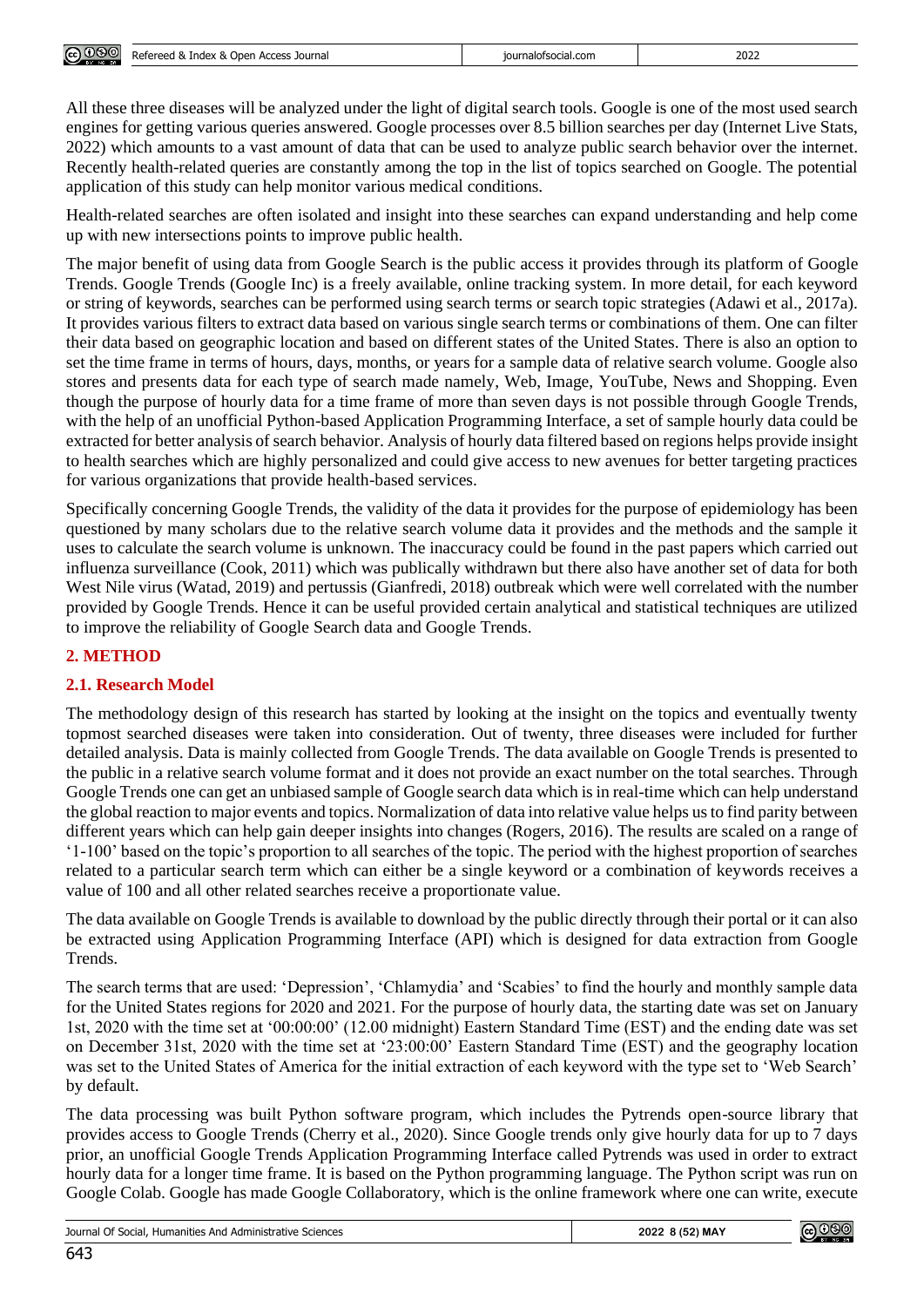| <b>@</b> 000<br>$\sim$<br>10,000 | Access Journal<br>Poforood<br>Index<br>.<br>. Open<br>reea &<br>$\alpha$<br><b>NEIEI</b> | iournalofsocial.com | 2022 |
|----------------------------------|------------------------------------------------------------------------------------------|---------------------|------|
|----------------------------------|------------------------------------------------------------------------------------------|---------------------|------|

Deep Learning and Machine Learning codes (Kanani\* & Padole, 2019). The data was extracted to Google sheets for further analysis.

Top states in the United States of America are also considered for analysis. Using the Google Trends platforms, a list of 'Top 10' states for the search term was extracted for the year 2021, and sample data was also extracted on other types of searches, namely 'Image Search', 'Web Search' and 'YouTube Search' for the United States regions for each search term.

#### **2.2. Data Analysis**

The primary source of the three datasets collected on keywords for depression, chlamydia, and scabies was retrieved using Google Trends and the Pytrends API. It is confirmed that all the data collected for this research were publicly available and obtained legally. The primary search for 'Depression', 'Chlamydia' and 'Scabies' was conducted on Google Trends for the United States of America. The period was set from 1/17/2021 to 1/17/22 and datasets for 'Top 10' states, Web, YouTube, and image searches were retrieved. For hourly data analysis and analysis based on the weekly, PyTrends was used to extract the datasets for each of the three search terms from 1/1/2020 to 1/31/2020 because incomplete data was present for the year 2021 on Google Trends. The following data was presented in a '24 hour' format and in a weekly format starting from Sunday and ending on Saturday.

#### **3. FINDINGS**

The findings are summarized by showing the trends for search timings hourly, weekday search on the type of searches, from January 17th, 2021, including all the days till January 17th, 2022, as the time frame and the geographic location set to the United States America. Besides, the results were extracted for three types of searches, namely 'Web Search', 'Image Search' and 'YouTube Search' and monthly the data was visualized to compare the different types of searches trends.

#### **3.1. Depression**

For extraction related to depression following results were extracted using the Google Trends platform and API. The results were obtained for a single search term 'Depression'.

# **3.1.1. 'Depression' Searched Timings**

As per Figure 1, it was observed that in the year of 2020 search for depression was highest (34,729) at '12.00 midnight (EST)' followed by '1.00 a.m. (EST)' and '2.00 a.m. (EST) with the lowest at 7.00 a.m. (EST).



Figure 1. 'Depression' search timings as per Eastern Standard Time (EST) between January 1, 2020, and December 31, 2020

#### **3.1.2 'Depression' Searched On Weekdays**

As per Figure 2, according to Google Search Trends, it was observed that on Wednesday (88,875) people usually search more for the term 'Depression'. It was followed by Tuesday, Thursday, Monday, Sunday, Friday and on Saturday the least number of searches were carried out for 'Depression'.



| Sciences<br>And<br>a Administrative.<br>Social.<br>Journa<br>Humanities A<br>$\cdot$ , $\cdot$ | , MAY<br>2020<br>. אכ∪ א | ייטור. |
|------------------------------------------------------------------------------------------------|--------------------------|--------|
|                                                                                                |                          |        |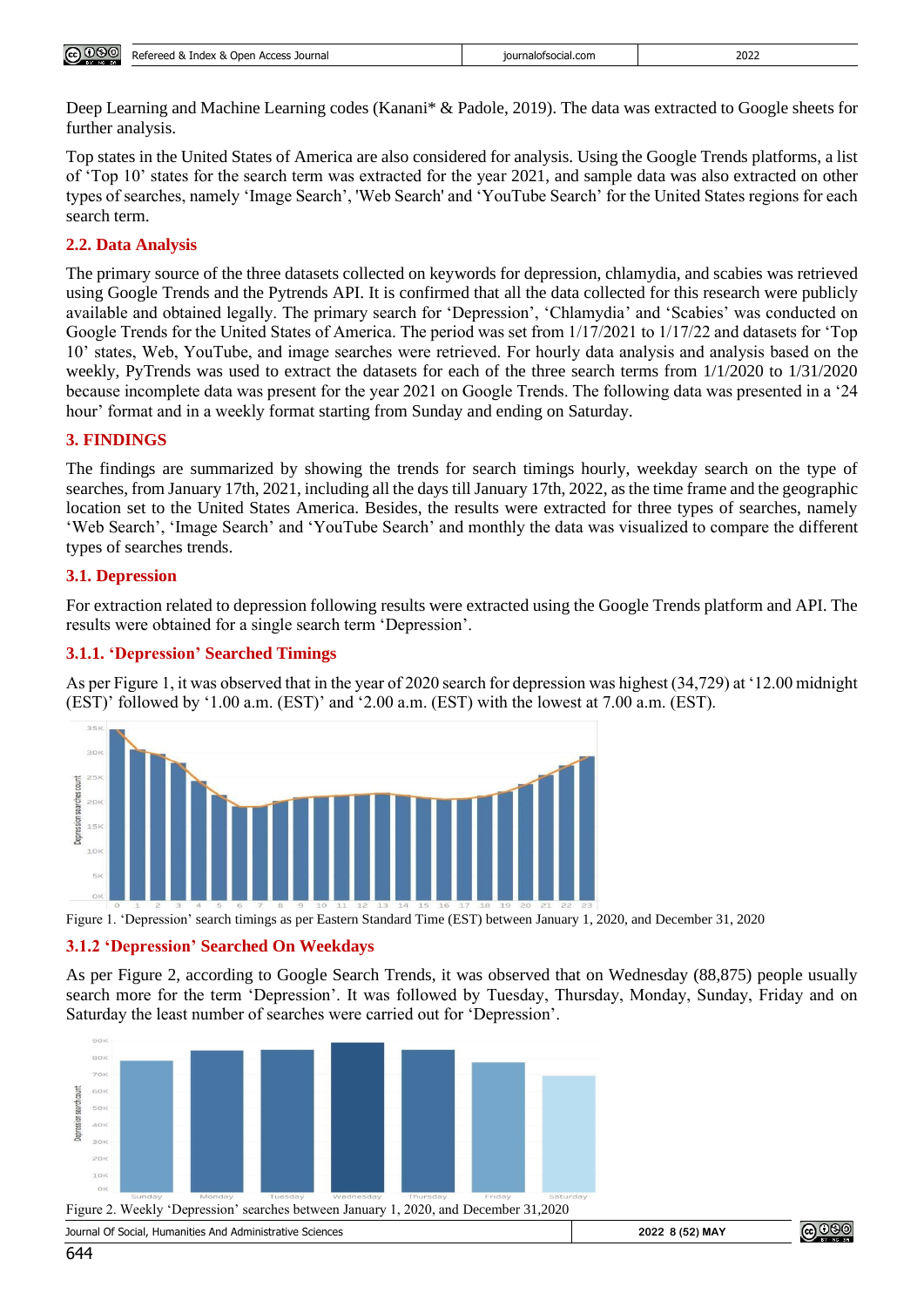| <b>@</b> 000<br>$\sim$ $\sim$ $\sim$ $\sim$ $\sim$ $\sim$ | . Journal<br>Refereed<br>Index<br>Arress<br>Open<br>. N<br>$\sim$<br><b>ALLL33</b> | .iournalotsocial.com<br>. | 2022 |
|-----------------------------------------------------------|------------------------------------------------------------------------------------|---------------------------|------|

#### **3.1.3 Top Ten States in the USA Searched 'Depression'**

According to the data from 2021-2022 which is visualized in Figure 3, it was observed that the state of Michigan ranked highest (100) for the search term 'Depression'. Utah was the second highest (89) state in terms of search rankings followed by Massachusetts, Maryland, Ohio, Washington, Illinois, New Jersey, Connecticut, and Oregon.



Figure 3. Top ten states for 'Depression' between January 17, 2021, and January 17, 2022

#### **3.1.4 'Depression' Mode Of Search Comparison**

According to the visualization shown in Figure 4, it was observed in the year 2021-2022 that the highest (370) number of image searches for 'Depression' was conducted in the month of January. It was followed by May, March, February, April, October, September, November, December, July, August, and June was the month with the least relative volume of image search. The highest (426) number of web searches for 'Depression' was conducted in the month of May. The following months are seen on the figure, and lastly December was the month with the least relative volume of 'Web Search'. At last, the highest (392) of YouTube searches for 'Depression' was conducted in the month of January. It was followed by May, September, October, August, April, March, July, February, June, November, and December was the month with the least relative volume of YouTube searches.



Figure 4. Web, YouTube, and image searches for 'Depression' between January 17, 2021, and January 17, 2022

# **3.2. Chlamydia**

For extraction related to chlamydia following results were extracted using the Google Trends platform and API. The results were obtained for a single search term 'Chlamydia'.

# **3.2.1 'Chlamydia' Searched Timings**

As per Figure 5, it was observed that in the year of 2020 search for 'Chlamydia' was highest (30,477) at '12.00 a.m. (EST)' followed by '1.00 a.m. (EST) and '3.00 a.m. (EST)' with the lowest (14,999) at '7.00 a.m. (EST).



Figure 5. 'Chlamydia' search timings as per Eastern Standard Time (EST) between January 1, 2020, and December 31, 2020

| Sciences<br>Journa'<br>Social.<br>. Administrative<br>Humanities<br>And<br>$\mathbf{u}$<br>. | 2022<br>, MAY<br>- 8 (5. | າທາ |
|----------------------------------------------------------------------------------------------|--------------------------|-----|
|----------------------------------------------------------------------------------------------|--------------------------|-----|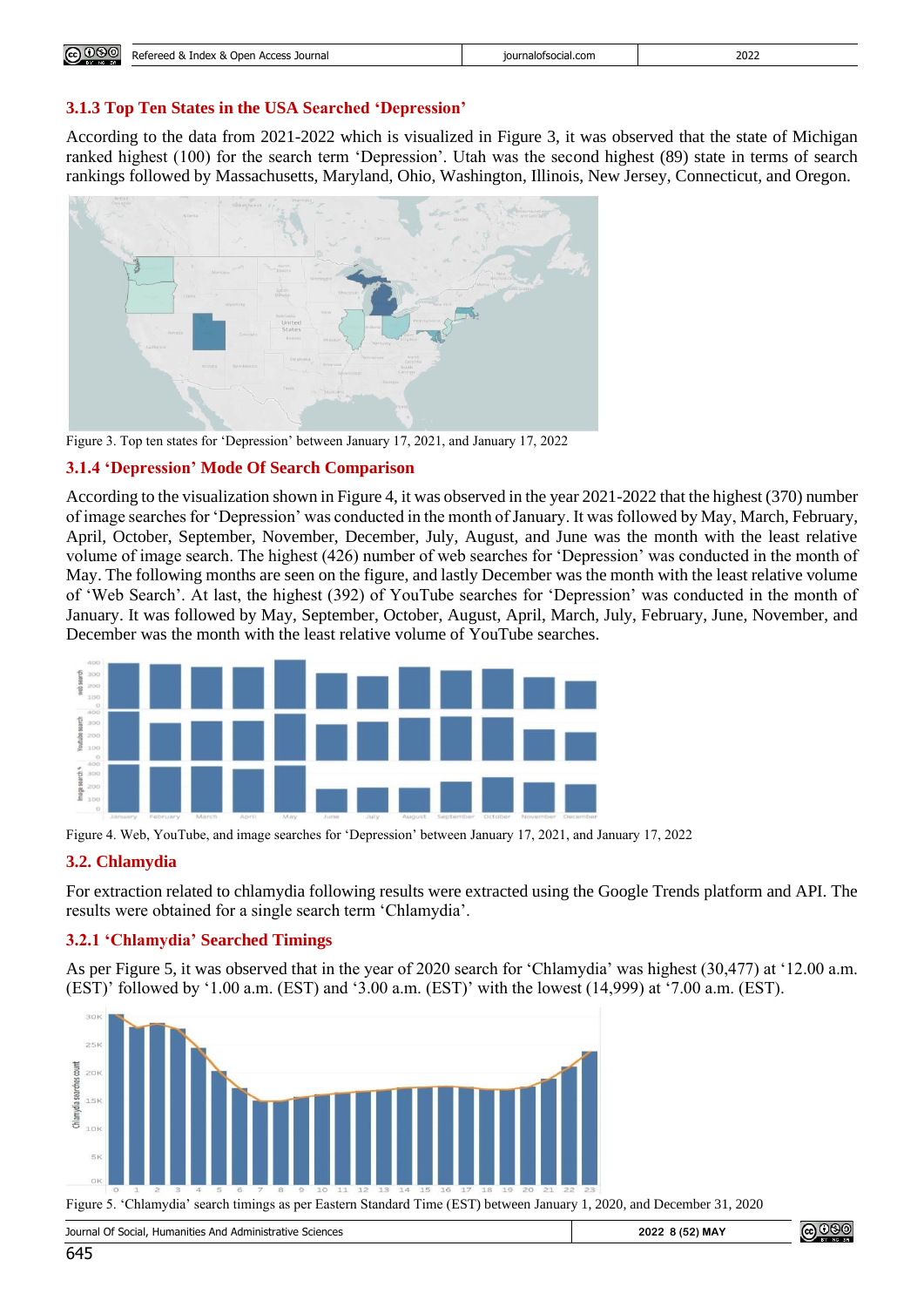| 2022<br><sup>o</sup><br>0<br>Refereed<br>Access<br>journalofsocial.com<br>. Journal<br>Index<br>Open<br>י שכו כי<br>$\mathbf{A}$<br>تص<br>.<br>. |              |  |  |
|--------------------------------------------------------------------------------------------------------------------------------------------------|--------------|--|--|
|                                                                                                                                                  | <b>@</b> 000 |  |  |

#### **3.2.2 'Chlamydia' Searched Weekdays**

As per Figure 6, it was observed that on an average basis people in 2020 conduct most Google Web searches for the term 'Chlamydia' on Wednesday (77,944). It was followed by Tuesday, the other weekdays, and eventually Sunday was the least searched day.



Figure 6. Weekly 'Chlamydia' searches between January 1, 2020, and December 31, 2020

#### **3.2.3 Top Ten States in the USA Searched 'Chlamydia'**

According to the data from 2021-2022 which is visualized in Figure 7, it was observed that people based in Mississippi ranked highest (100) for the search term 'Chlamydia'. Alaska was the second highest (87) state in terms of search rankings followed by the District of Columbia, Delaware, Louisiana, Georgia, Alabama, Texas, South Carolina, and Indiana.



Figure 7. Top ten states for 'Chlamydia' between January 17, 2021, and January 17, 2022

# **3.2.4 'Chlamydia' Mode Of Search Comparison**

According to the visualization in Figure 8, it was observed in the year 2021-2022 that the highest (318) number of image search for 'Chlamydia' was conducted in the month of August. It was followed by May, June, October, July, March, January, November, April, December, February, and September was the month with the least relative volume of image search. The highest (440) number of web searches for 'Chlamydia' was conducted in the month of May. It was showing less trend for the other months, and December was the month with the least relative volume of 'Web Search'. Finally, the highest number of YouTube searches for 'Chlamydia' was conducted in the month of May (205).



<u>@ 000</u> Journal Of Social, Humanities And Administrative Sciences **2022 8 (52) MAY**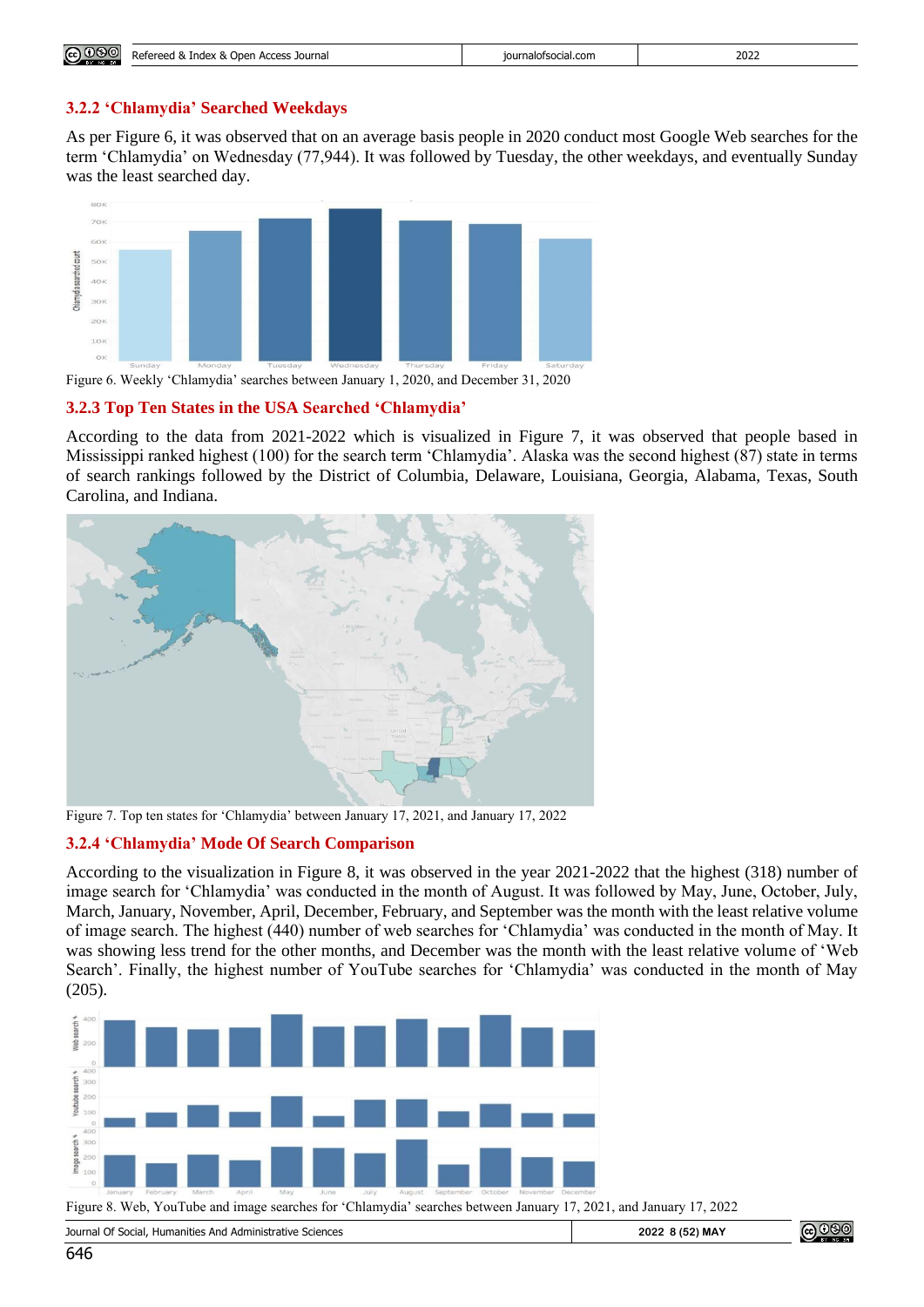| $\sim$<br>෬௦ෳ<br>∽ | $\Omega$<br>Access Journal<br>Pafaraad '<br>Open<br>reed & Index<br>חכוכ | iournalofsocial.com | 2022 |
|--------------------|--------------------------------------------------------------------------|---------------------|------|
|--------------------|--------------------------------------------------------------------------|---------------------|------|

#### **3.3. Scabies**

For extraction related to scabies following results were extracted using the Google Trends platform and API. The results were obtained for a single search term 'Scabies'.

#### **3.3.1 'Scabies' Searched Timings**

As per Figure 9, it was observed that in the year of 2020 search for 'Scabies' was highest (28,568) at '12.00 midnight (EST). It was followed by '2.00 a.m. (EST)' and '3.00 a.m. (EST)' with the lowest between '8.00 a.m. (EST)' to '12.00 noon (EST).



Figure 9. 'Scabies' search timings as per Eastern Standard Time (EST) between January 1, 2020 - December 31, 2020

#### **3.3.2. 'Scabies' Searched Weekdays**

As per Figure 10, it was observed that on an average basis people in 2020 conduct most Google web searches for the term 'Scabies' on Wednesday (73,113). It was followed by Tuesday, Thursday, Friday, Monday, Saturday and on Sunday the least volume of Google searches were conducted for 'Scabies'.



Figure 10. Weekly 'Scabies' searches between January 1, 2020, and December 31, 2020

#### **3.3.3. Top Ten States in the USA Searched 'Scabies'**

According to the data from 2021-2022 which is visualized in Figure 11, it was observed that people based in Oklahoma have searched the highest (100) about 'Scabies'. It was followed by Kentucky, West Virginia, Nebraska, Maine, Arkansas, Rhode Island, Michigan, Louisiana, and Alabama.



Figure 11. Top ten states for 'Scabies' between January 17, 2021, and January 17, 2022

| $\mathcal{L}$<br>Sciences<br>Journal<br>a Administrative S<br>Social.<br>And<br>Humanities<br>ິ<br>- 200 | <b>2) MAY</b><br>2023<br>76<br>، 10 0 | ງເວງ<br>(c <sub>c</sub> ) |
|----------------------------------------------------------------------------------------------------------|---------------------------------------|---------------------------|
|----------------------------------------------------------------------------------------------------------|---------------------------------------|---------------------------|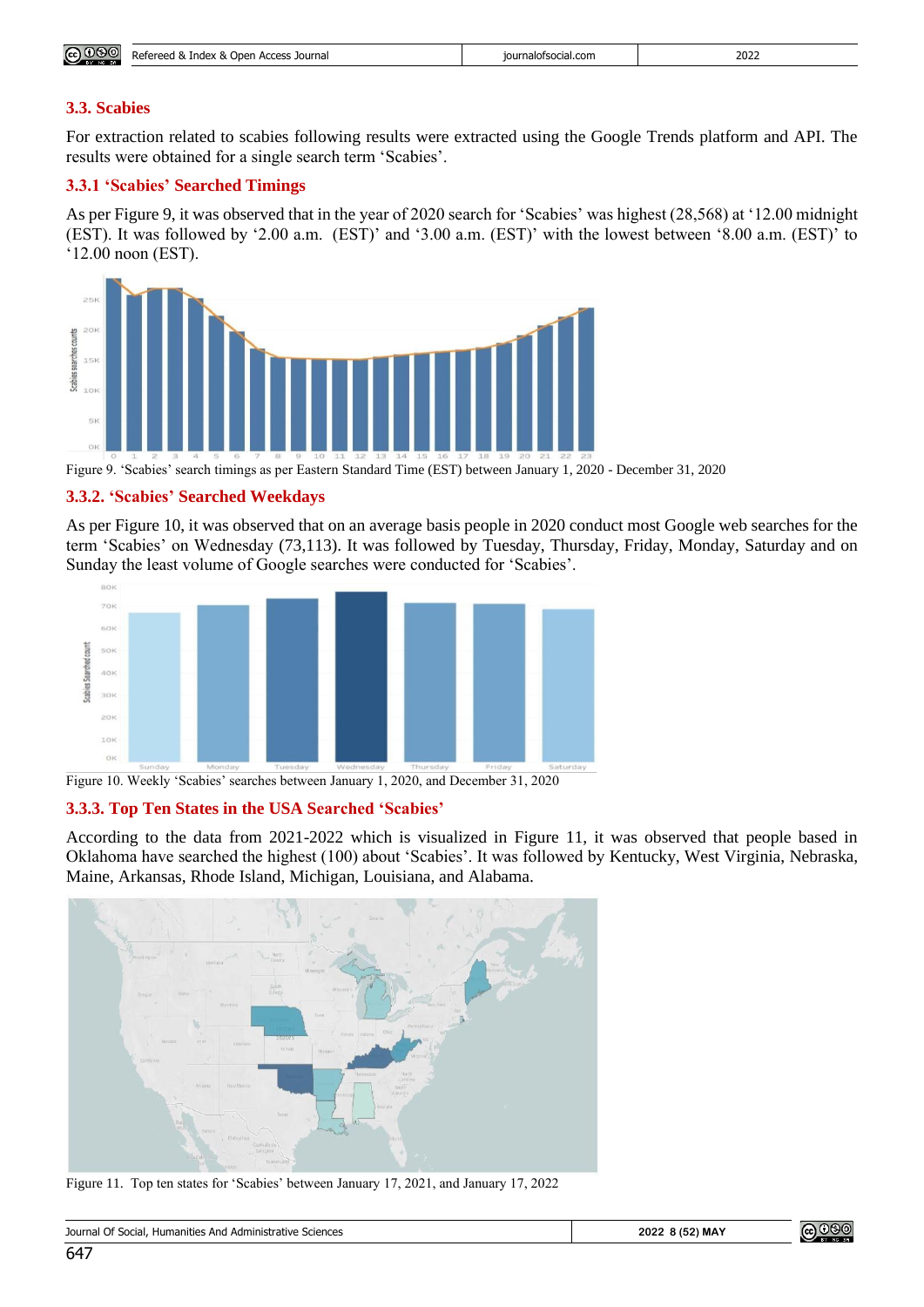#### **3.3.4 'Scabies' Mode Of Search Comparison**

According to the visualization in Figure 12, it was observed in the year 2021-2022 that the highest (359) number of image search for 'Scabies' was conducted in the month of August. It was followed by October, July, June, March, May, January, September, November, February, December, and April was the month with the least relative volume of image search. The highest (430) number of web searches for 'Scabies' was conducted in the month of August. It was followed by May, July, October, June, September, January, April, March, February, November, and December was the month with the least relative volume of 'Web Search'. Finally, the highest (173) number of YouTube searches for 'Scabies' was conducted in the month of May. December was the month with the least relative volume of YouTube Search. In search results, web search has the highest search volume followed by image search. YouTube search mode is least preferred as compared to web and image search.



Figure 12. Web, YouTube and image searches for 'Scabies' between January 17, 2021, and January 17, 2022

#### **4. CONCLUSION AND DISCUSSION**

It was observed that in a comparative study of the timing of searches of all the three diseases, search time was almost the same and a U-shaped curved graph was obtained. Late nights or early in the morning are more searching for diseases. People search more between 11.00 p.m. (late night) to 4.00 a.m. in the early morning.

A comparative study of weekly searches showed that all the diseases have common weekdays with the highest number of searches. Wednesdays have the highest peak in case of depression, chlamydia and scabies searches of the week has the probability of searches more as compared to weekends.

As per the results, 'Web Search' for the keyword 'Depression' one can observe that people searched relatively more during midnight time with a gradual decrease as the hours passed by. On Monday, Tuesday, Wednesday, and Thursday people are searching more about the diseases. The top states where 'Depression' was searched are mostly located on the top half of the map and these states usually have harsher climatic conditions in terms of extreme winters or rains with lower levels of sunlight. This could be due to the 'Seasonal Affective Disorder' or commonly known as 'Winter Depression' which is a type of depression state that is often caused at the start of fall and continues till the end of winter could explain the kind of states that feature in the above list. Also based on type of searches, it can be observed that from January to May there are more searches being conducted for all three types.

Even for 'Chlamydia' the peak searches were made at midnight and based on days Wednesday, Tuesday and Thursday had the highest relative searches. Based on states, except for Alaska, all other nine states are situated in the southern region of the United States. Months like May, June, July, August, and October often had more searches made for each of the three types of searches.

'Scabies' followed the same trend in terms of hours where the highest searches were made at midnight time in 2020. The top 10 states where 'Scabies' was searched are relative or are often from the Central and Eastern regions of the United States in 2021-2022. May, July, and October often had more relative searches for each type of 'Web', 'Image' and 'YouTube' searches within 2021-2022.

One way to improve the gaps in the health industry is to understand how potential clients look for medical assistance. From an information acquisition processing point of view, the way in which information is sought could shed light on the decision processes involved in seeking answers. Results of this study could help potential health clients reduce the burden involved in health service search, as well as help counselors by providing recommendations on what information to provide in their websites or any other online communication media.

Nevertheless, there is no need for a researcher to capture all data or the exact number of searches with the tools provided from the specific API created for this purpose. Data handling should be adequate, and the data itself should be properly used for the analysis of threatening conditions in a way that can produce reliable results. The volume of the data that can be retrieved through the internet is very important.

| Journal Of Social,<br>. Humanities And Administrative Sciences | .8(52) MAY<br>2022 | $\left( $<br>പ്രഭാത |
|----------------------------------------------------------------|--------------------|---------------------|
|----------------------------------------------------------------|--------------------|---------------------|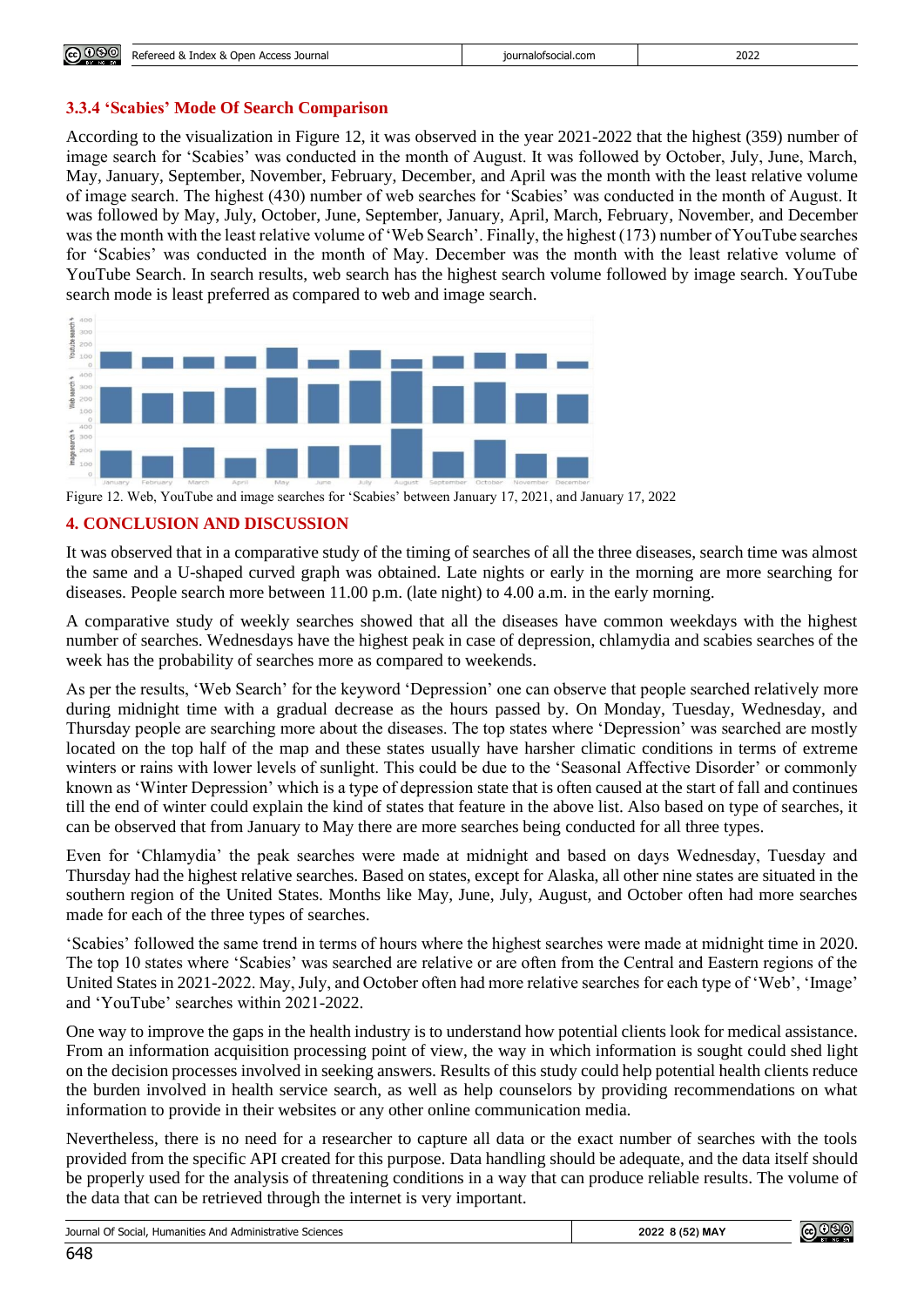| ெ®<br>EY NO SR | Refereed & Index & C<br>i Open Access Journal | journalofsocial.com | 2022 |
|----------------|-----------------------------------------------|---------------------|------|
|                |                                               |                     |      |

From the literature review that has been done before the research, it seems that in many cases it is possible to have an estimation and create prediction patterns of health search by simply using internet search data. Google search engine data can produce a precise and usable estimation of the search timing for a particular medical condition.

As the traditional systems fading away due to power of technology and digital tools, internet systems have the potential to assist for better understanding of the health queries. Big data is growing enormously with the technological developments, and it requires effective management to process and analyze it. Even though there is an abundance of data on health, the data is still too complex to be managed through traditional methods and practice.

Although data from Google requires advanced technical skills to be retrieved and analyzed, Google Trends data can be used to better understand user behavior. Early tracking of various medical conditions could drive better treatment and prevention methods.

# **CONFLICT OF INTEREST**

The authors certify that there is no conflict of interest with any financial organization regarding the material discussed in the manuscript.

# **FUNDING**

This research did not receive any outside funding or support. The authors report no involvement in the research by the sponsor that could have influenced the outcome of this work.

# **AUTHOR`S CONTIRUBTIONS**

All authors have participated in drafting the manuscript. All authors read and approved the final version of the manuscript. All authors contributed equally to the manuscript and read and approved the final version of the manuscript.

# **ACKNOWLEDGEMENT**

We would like to thank Dr. Joseph W. Gilkey Jr. from Frank J. Guarini School of Business, Data Science Institute at Saint Peter's University for his contribution to this research paper.

# **REREFENCES**

Adawi, M., Bragazzi, N. L., Watad, A., Sharif, K., Amital, H., & Mahroum, N. (2017a). Discrepancies Between Classic and Digital Epidemiology in Searching for the Mayaro Virus: Preliminary Qualitative and Quantitative Analysis of Google Trends. JMIR Public Health and Surveillance, 3(4), e93. https://doi.org/10.2196/publichealth.9136

Asch, J., Marks, J., Klinger, E., Merchant, R., & amp; Asch, D. (n.d.). Google searches for Health. Center for Digital Health. Retrieved February 11, 2022, from<https://centerfordigitalhealth.upenn.edu/google-searches-health>

Centers for Disease Control and Prevention. (2021, April 13). National Overview - sexually transmitted disease surveillance, 2019. Retrieved February 11, 2022, from<https://www.cdc.gov/std/statistics/2019/overview.htm>

Cherry, G., Rocke, J., Chu, M., Liu, J., Lechner, M., Lund, V. J., & Kumar, B. N. (2020). Loss of smell and taste: a new marker of COVID-19? Tracking reduced sense of smell during the coronavirus pandemic using search trends. Expert Review of Anti-Infective Therapy, 18(11), 1165–1170. https://doi.org/10.1080/14787210.2020.1792289

Cirruzzo, C. (n.d.). STDs hit record high again, CDC says - US news & world report. Retrieved January 30, 2022, from https://www.usnews.com/news/health-news/articles/2021-04-14/stds-hit-record-high-again-cdc-says

Cook, S., Conrad, C., Fowlkes, A. L., & Mohebbi, M. H. (2011). Assessing Google Flu Trends Performance in the United States during the 2009 Influenza Virus A (H1N1) Pandemic. PLoS ONE, 6(8), e23610. https://doi.org/10.1371/journal.pone.0023610

Forrester Research. (2006). North American Consumer Technology Adoption Study (NACTAS) Q4.

Gianfredi, V., Bragazzi, N., Mahamid, M., Bisharat, B., Mahroum, N., Amital, H., & Adawi, M. (2018). Monitoring public interest toward pertussis outbreaks: an extensive Google Trends–based analysis. Public Health, 165, 9–15. https://doi.org/10.1016/j.puhe.2018.09.001

Hogue, J., & DeWilde, B. (2015). PyTrends (4.7.8) [Unofficial API for Google Trends. Allows simple interface for automating downloading of reports from Google Trends]. PyPI. https://pypi.org/project/pytrends/